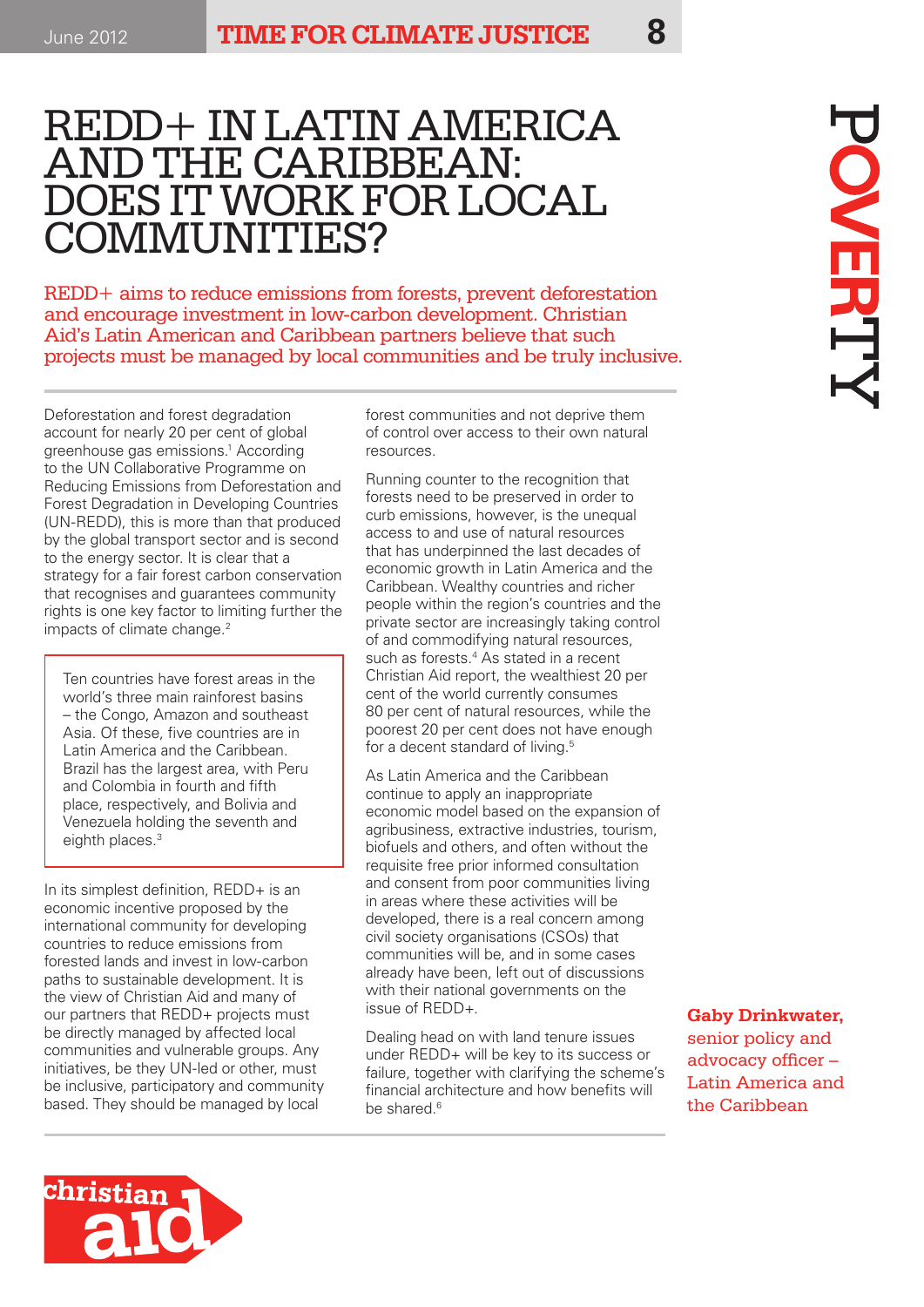It is vital that in the upcoming Rio+20 Earth Summit and ongoing United Nations Framework Convention on Climate Change (UNFCCC) negotiations, REDD+ schemes should be an integral part of discussions delivering a fair and equitable green economy in the context of sustainable development and poverty eradication.

#### Definition of REDD+

Reducing Emissions from Deforestation and Forest Degradation (REDD) in developing countries is a proposal that came out of international negotiations on climate change (officially known as the UNFCCC).

REDD+ goes beyond deforestation and forest degradation, and includes the role of conservation, sustainable management of forests and enhancement of forest carbon stocks.<sup>7</sup>

At first glance, REDD+ appears to be a simple and relatively low-cost concept; that is to say, developing countries should be financially compensated to leave forests alone and support conservation and reduce carbon emissions. However, such an interpretation disguises the actual complexity of the REDD+ initiative.

There are many REDD+ initiatives under way, such as the UN-REDD Programme, the World Bank's Forest Carbon Partnership Facility (FCPF), Norway's International Climate and Forest Initiative, the Global Environment Facility, Australia's International Forest Carbon Initiative, and the Collaborative Partnership on Forests.

The first two are the main multilateral platforms that work with countries to prepare their readiness for REDD+. The UN-REDD Programme and the World Bank-hosted FCPF have been increasingly working together both at the international level, harmonising normative frameworks and organising joint events, and at the national level, where joint missions and sharing of information are producing coordinated support interventions.

The UN-REDD Programme and the FCPF have deepened their collaboration in response to the calls for simpler, more efficient REDD+ implementation and they have stated that they are developing joint recommendations called *Guidelines on Stakeholder Engagement in REDD+* 

*Readiness with a Focus on the Participation of Indigenous Peoples and Other Forest-Dependent Communities*.

The UN-REDD Programme leads on providing technical assistance on methods and approaches on how to best meet country needs for carbon measurement, reporting and verification (MRV).

The FCPF leads in the area of economic analysis for REDD strategies. The support to countries for engaging in REDD+ activities is provided through two mechanisms within the FCPF: the Readiness Fund and the Carbon Fund.

#### Theory v practice: the complexities of REDD+

REDD+ is not as simple to put into practice as the theory perhaps suggests. As the UNFCCC climate negotiations have shown, the processes for driving forward the scheme are complex and the interests of the various stakeholders are multiple and at times at odds with one another.

Discussions on REDD+ have developed quite rapidly at the international level; however, many questions remain regarding its implementation and application at local and national levels. This can create vacuums in communication and lead to misunderstandings with local communities.

For example, early in 2012, the Indigenous Peoples Confederation of Honduras (CONPAH) wrote to the World Bank to highlight its concerns over what it believes to be the national government's unilateral relationship with the World Bank after the government submitted a draft REDD Readiness Proposal (R-PP) to the FCPF without consulting indigenous and Afrodescendent peoples' organisations. The CONPAH letter proposed the government withdraw its submission and instead start meaningful national-level dialogue on REDD+ in Honduras with indigenous peoples based on the principle of free prior and informed consent (FPIC). The FCPF has stated that this is just an informal stage in the R-PP process and the Honduran government has yet to officially reach out to other stakeholders, including indigenous and Afro-descendent peoples' organisations.<sup>8</sup>

It can also be argued that the whole concept of REDD+ is contradictory. On the one hand, REDD+ seems to fit into the 'green economy' – or rather the 'fair green economy' (if implemented correctly) –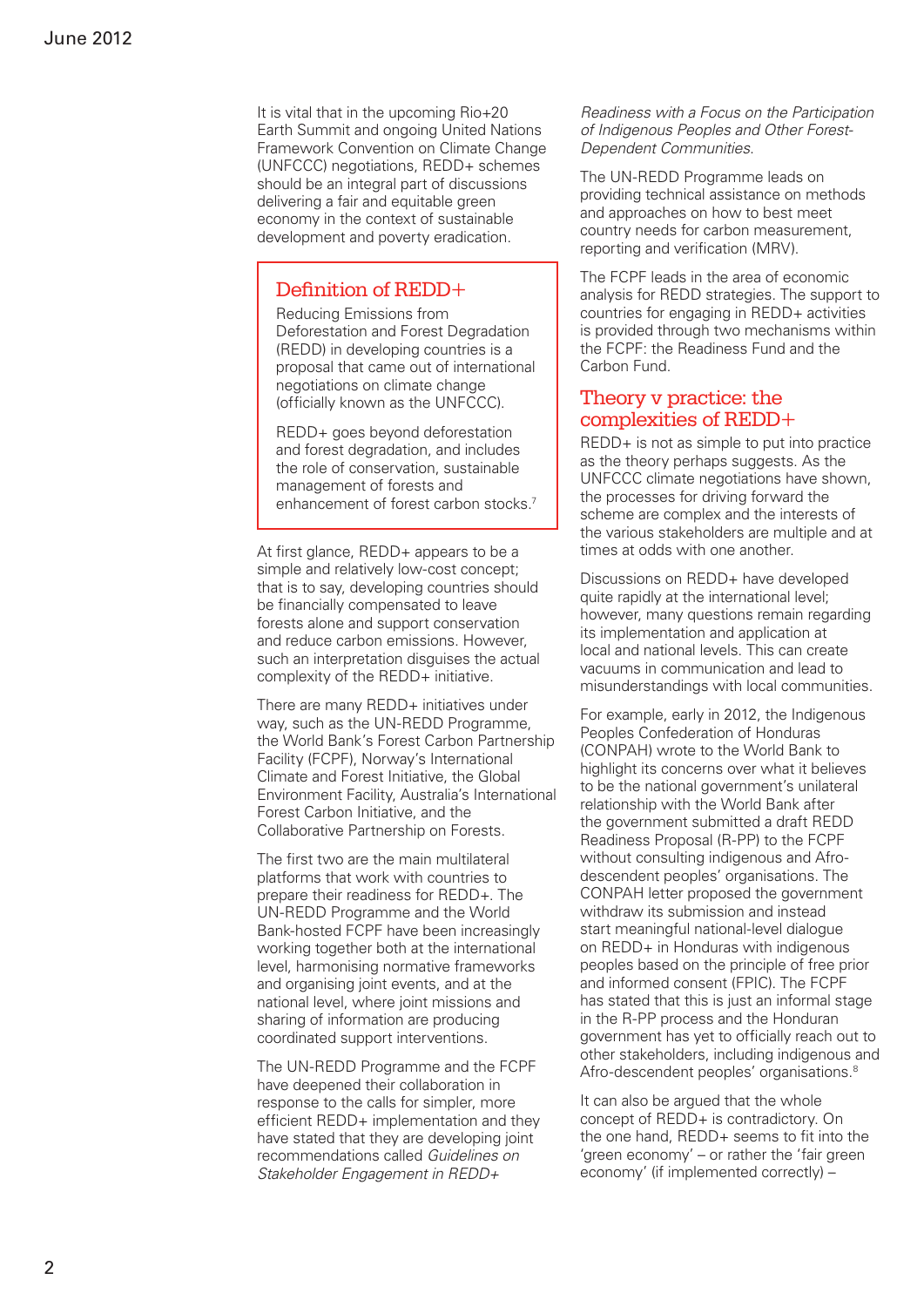discussions to support forest conservation and provide a low-cost mechanism for reducing carbon emissions. On the other hand, a majority of Latin American and Caribbean national governments are promoting, at the very core of their economic development models, the very large-scale extractives activities that pose a threat to forests on many levels (deforestation, threats to local communities and traditional ways of life, land grabs, and greater carbon emissions through highintensity extractive techniques), including the commodification of natural resources.

Indigenous peoples' organisations from across Latin America and the Caribbean are increasingly concerned about REDD+ in the areas of land ownership, financing and benefits sharing, and are distrustful of national governments, multilateral agencies and the private sector with regard to safeguarding their rights and interests in forest policies.

## Land rights ownership

Land ownership is a factor that underlines the complexity of REDD+ as many forestdependent communities comprising indigenous and Afro-descendent people face insecure land and tenure rights.<sup>9</sup>

The expansion of agribusiness, extractive industries, tourism, biofuels industries and others go at best unchecked, at worst actively promoted, even where such activity is directly to the detriment of poor, ethnic communities. Such rapid territorial expansion is a feature of many countries in which Christian Aid works (Peru, Bolivia, Colombia, Brazil and increasingly also in Central America, particularly Honduras, Guatemala and Nicaragua). There is a widespread failure of governments to protect these communities from threats and harm, and the issue of land concentration (a minority having control over the majority of land) is one that has been poorly dealt with in the region.<sup>10</sup>

#### Safeguards under REDD+ for forest communities

Many observers fear that social and environmental safeguards on the REDD+ initiative are being watered down and may compromise the rights of local forest communities, particularly with regard to potential private sector involvement.

The REDD+ decision adopted at the UNFCCC meeting in Cancún in 2010 was weak on the rights of local communities

and indigenous peoples' needs. Although it referenced the UN Declaration on the Rights of Indigenous Peoples (UNDRIP) and contains language on the need for their full and effective participation, it did not make reference to the principle of FPIC.

#### Arrangements for MRV

At the UN climate change talks in Durban in 2011, negotiators agreed that to make REDD+ effective, clear systems are needed for the MRV of greenhouse gas emissions.

At an FCPF-commissioned workshop on linking community monitoring with national MRV for REDD+ (in line with the UNFCCC's position on involving communities in monitoring REDD+ at the local level), a main outcome from the perspective of participating indigenous people and local communities was that national governments need to support an inclusive and participatory process with regard to the development of safeguards, including monitoring by local and indigenous communities.11 However, many national governments lack the capacity for such a task.12

## Finance

Finance has been one of the most critical issues in the UN talks and is one of the main concerns of some governments and civil society organisations (CSOs). Until the scale of funding is clear, it is difficult to discuss global targets to address deforestation and forest degradation.

As Christian Aid's Brazil country manager explained, the question that needs to be asked is how to guarantee that REDD+ funds can effectively support communities to protect their territories against deforestation, loggers and other threats. It could be an economic possibility, together with other income-generation alternatives and could potentially serve as a good advocacy tool to discuss issues such as forestry, deforestation, rights, sustainable development and climate justice.

As illustrated by the Durban outcomes, the UNFCCC has not taken a decision on long-term finance for REDD+. The UN REDD and the FCPF programmes seem to be designing a framework based on the assumption that carbon offsets through the carbon market will finance REDD+. This has been further emphasised by the World Bank's talks on 'emissions reductions purchase agreements' – the technical term for carbon offsets – and the launch of the Carbon Fund.

**Land ownership is a factor that underlines the complexity of REDD+**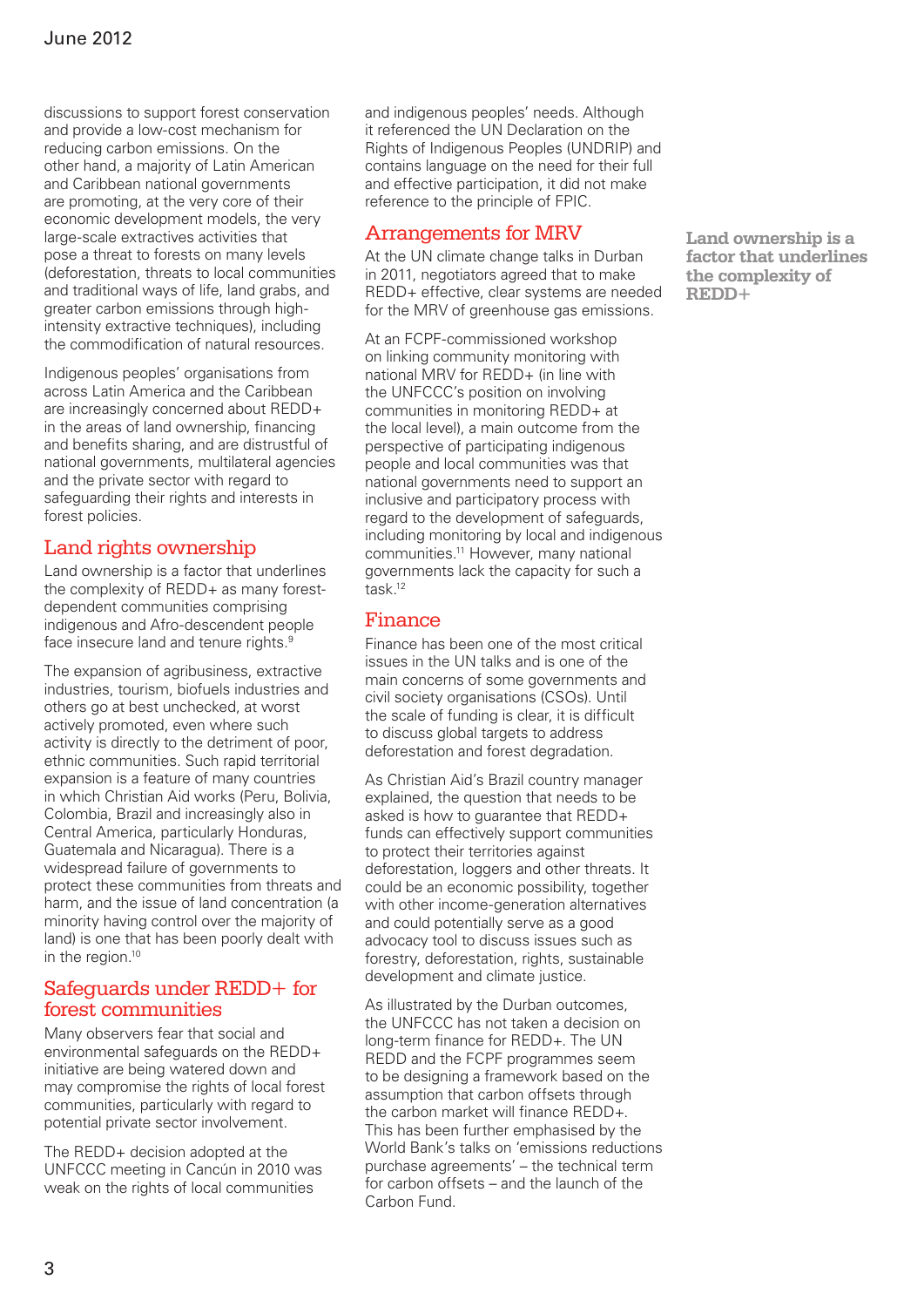In Central America, some CSOs think the assumption that carbon offsets will finance REDD+ is not only naïve, but also dangerous. Such assumptions will affect the readiness processes that are promoted by the World Bank and the UN because there is not yet enough information on the social and environmental impacts that such readiness processes may have. Initiatives such as the launch of the Carbon Fund will put additional pressure on developing countries to enter into carbon markets, even if most countries have not yet implemented the required modifications in their national institutional frameworks.

As one programme officer in Christian Aid's Central America programme stated, if all stakeholders really want to stop deforestation and forest degradation in developing countries, such as those throughout Latin America and the Caribbean, then it is essential to implement changes in national and local legislation, as well as to strengthen the local, national and regional institutional frameworks. While those transformations remain unimplemented, no country in the region will be ready to apply REDD+ initiatives or offset carbon credits.

#### Brazil: illustrating the rights of communities

Christian Aid's partner the Pro-Indian Commission (CPI) works with quilombola communities (Brazilians of African descent) in the state of Pará, in the Brazilian Amazon. It has ongoing discussions with community leaders about what could be the added value of REDD+ in terms of supporting these communities to guarantee their territories, which face threats from loggers, mining and lack of economic alternatives to maintain future generations on their ancestral land.

The CPI and the quilombola communities are concerned about the lack of clarity in rules and future systems; the difficulties created by some governmental or municipal departments to prevent community awareness of and access to REDD+ benefits. REDD+ should not be viewed as the answer to all forest communities' problems, but rather one component together with other possible options.

The CPI explains that opinions on REDD+ within Brazil's NGO sector are quite divided. It can be seen in one of two ways:

- REDD+ as a danger: the proposal fits into a process of commodification of common goods and nature itself that accelerates the destruction and encroachment of forests, biodiversity and the territories of peoples and communities.
- REDD+ as an opportunity: it can be a way to maintain the climate balance, curb deforestation and reduce emissions of greenhouse gases, encourage reforestation as well as contribute to the protection of the rights of indigenous peoples and traditional communities that live and depend on nature to survive.

Discussions on the benefits and compensations of REDD+ and forest protection have to acknowledge the important role played by indigenous and traditional peoples and respond in some way to their demands to promote the improvement of the socioenvironmental conditions in their territories. It is essential that forest peoples are included as legitimately interested parties in relation to creating and implementing a legal framework that compensates countries within the development of REDD+.

The CPI believes that, initially, the benefits of REDD+ for communities living in the forest were inflated, creating expectations that were unrealistic in the short term or even long term. It believes that a fair REDD+ would be thought out and executed with the participation of society, especially people living in the forest. It would also add to (and not replace) the broader policies of land tenure, regularisation of traditional lands, the promotion of sustainable development and environmental protection.

As a word of caution, the CPI says that the Brazilian government's position on REDD+ and climate change needs to be critically examined, because the good intentions in this field are combined with economic policies based on big business that often contradict the rhetoric.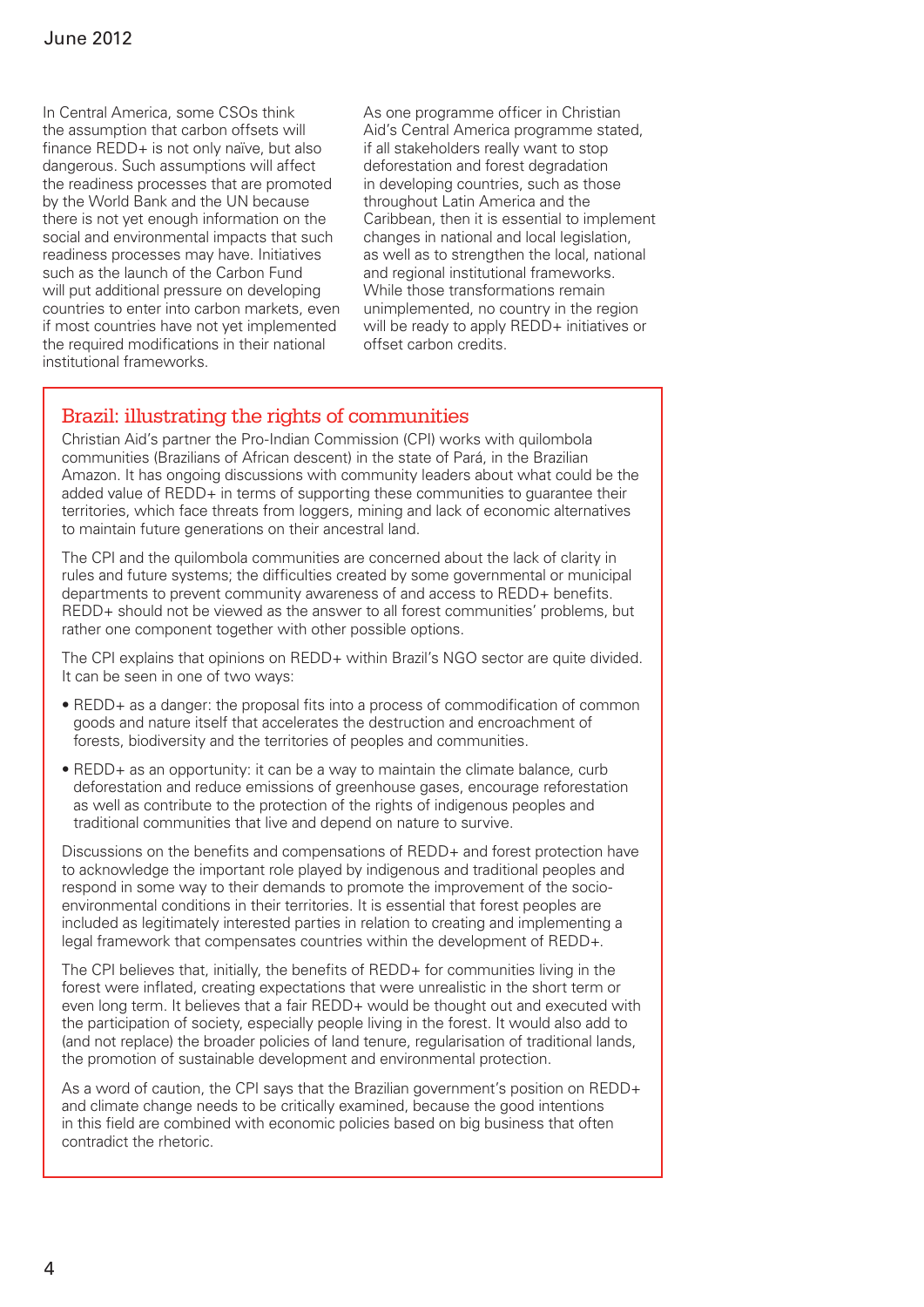#### Private-sector involvement

One of the biggest concerns surrounding the Durban outcomes on REDD+ for Christian Aid's Nicaraguan partner Centro Humboldt was the creation of market-based financing for REDD+, which could open up the scheme to 'carbon cowboys'. In Peru and other Latin American and Caribbean countries, rumours already abound regarding carbon cowboys. As governments struggle to pass laws to regulate the emerging markets in forest carbon, some unscrupulous entrepreneurs may dupe local communities into signing away their rights to natural resources for empty promises.

Therefore, any private sector involvement needs more analysis on how to best engage and ensure that REDD+ countries have the right policies and institutions in place to safeguard local environments and people.

#### Changes in legislation

Climate change increases the challenge of designing and implementing legislation that considers new international agreements and conflicts of interest in forest areas, as well as the need for coordination with other sectors. This may involve: legislation on land and forest tenure; the rights of indigenous peoples; the production of fuels and land-use planning, including restricting the access and use of certain areas or of some species, due to the risk of climate change impacts; the need for soil and water protection; and the maintenance of biological corridors.<sup>13</sup>

Many current and potential country participants in REDD+ have unstable political and economic contexts and many observers are concerned that the development and implementation of

## Peru: an indigenous REDD+?

Each institution in Peru that works on REDD+ has quite different policies and strategies, according to Christian Aid Peruvian partner CooperAcción. For example, conservation organisations show greater interest in supporting or driving these processes. Research and academic institutions are looking into methodology to quantify the efficiency of REDD+ mechanisms.

Rights groups are concerned with the protection and respect for the rights of indigenous peoples and generally believe that the REDD+ mechanisms divert attention from the real problems, only taking short-term measures that do not provide real solutions. In this regard, Christian Aid partner the Civic Movement on Climate Change MOCICC (Movimiento Ciudadano Frente al Cambio Climático) has taken a critical stance on the issue. It recognises the urgency of the need to protect the Amazon, but through an integrated approach with due respect for rights.

AIDESEP and CONAP, two Peruvian indigenous people's organisations, are concerned about respect for their rights and autonomy: AIDESEP has even proposed an 'Indigenous REDD+'. They are not opposed per se to the mechanism, but believe that indigenous peoples should lead the process and receive the greatest benefit.

Since 2008, the Peruvian government has been promoting national REDD+ mechanisms through the implementation of a national REDD group and regional roundtables. Peru is participating in five international REDD+ processes (UNFCCC, FCPF, the Forest Investment Programme (FIP), the Interim REDD+ Partnership, and voluntary markets).14

The government sees REDD+ as an opportunity to slow down deforestation and presumably help it achieve the zero deforestation by 2020 that it pledged at Copenhagen. Within this framework, Peru has decided to support the nested approach, which combines the promotion of action at both the national and subnational level.

CooperAcción believes that, although there were some positive outcomes on REDD+ from Durban, the main negative issues were the insufficient social and environmental safeguards and the problem of identifying long-term finance.

A fair REDD+ programme would see the informed involvement of indigenous peoples, native communities and peasants who depend on forests in their everyday lives, with an equal power to negotiate throughout the national and international implementation of REDD+.

**As governments struggle to pass laws to regulate the emerging markets in forest carbon, some unscrupulous entrepreneurs may dupe local communities into signing away their rights to natural resources for empty promises**